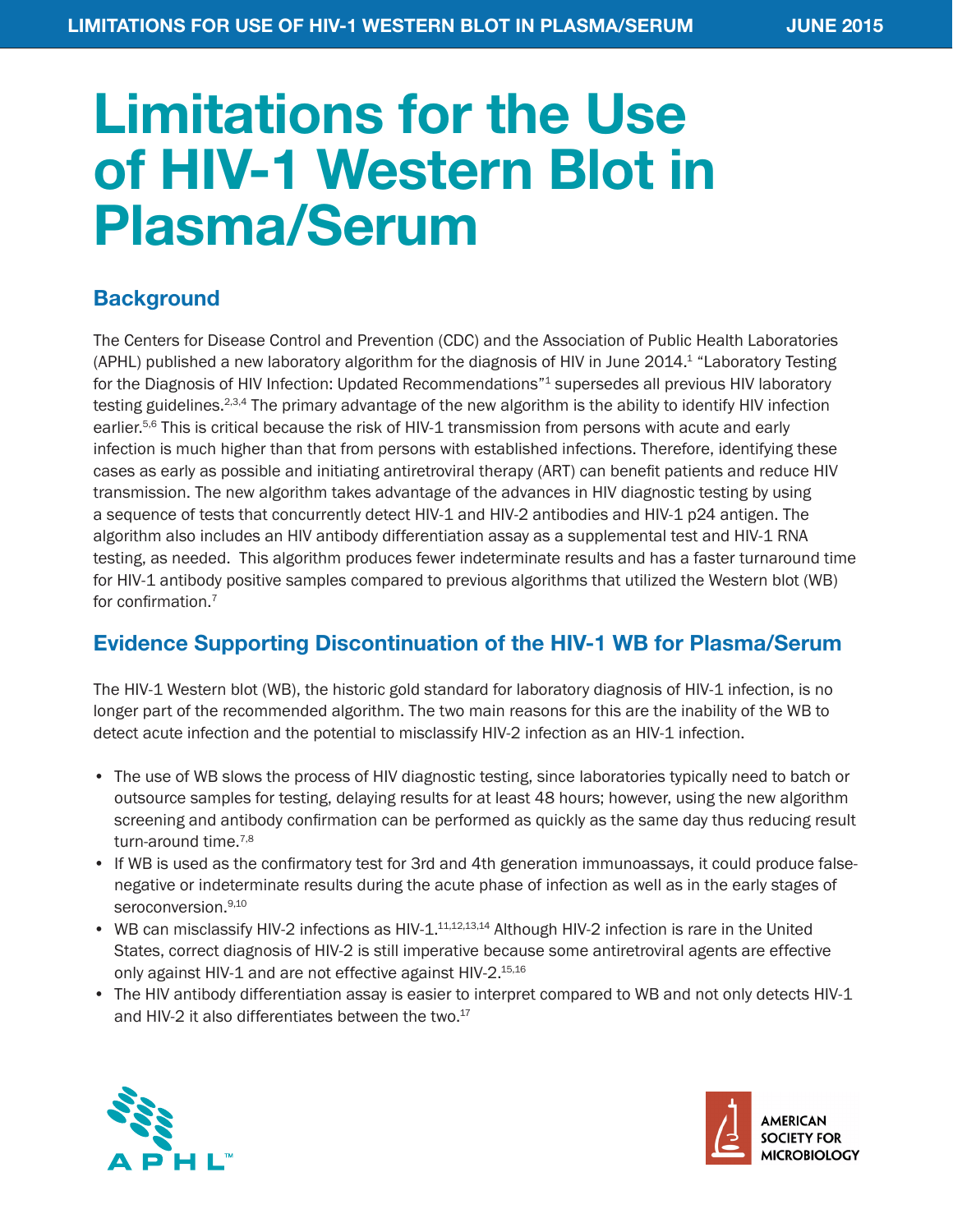#### What is the Recommended Algorithm?



This brief summary graphic of the recommended algorithm can be used as a reference. This algorithm applies to adults and children >24 months of age. For the complete recommendations and further information please consult the Laboratory Testing for the Diagnosis of HIV Infection: Updated Recommendations<sup>1</sup> which provides details and explanations for testing in special circumstances.

#### Considerations for Laboratories that Have Not Discontinued Using the HIV-1 WB

If your laboratory is using a HIV-1 WB or HIV-1 IFA for supplemental testing after a reactive screening assay and the result is negative or indeterminate, HIV-1 NAT should be conducted; if the HIV-1 NAT is negative, perform an HIV-2 antibody immunoassay. The only assays that have been FDA approved to differentiate HIV-2 from HIV-1 are the BioRad Multispot HIV-1/HIV-2 Rapid Test and Geenius™ HIV 1/2 Supplemental Assay. Both assays specifically detect antibodies to HIV-2; there are no FDA-approved HIV-2 NATs. Public health laboratories seeking assistance in evaluating suspect HIV-2 reactive specimens can contact Michele Owen ([mowen@cdc.gov](mailto:mowen%40cdc.gov?subject=)) or Tim Granade ([tgranade@cdc.gov\)](mailto:tgranade%40cdc.gov?subject=). Laboratories needing technical assistance in transitioning from the HIV-1 WB or HIV-1 IFA to the recommended algorithm can contact the Association of Public Health Laboratories ([anne.gaynor@aphl.org](mailto:anne.gaynor%40aphl.org?subject=)).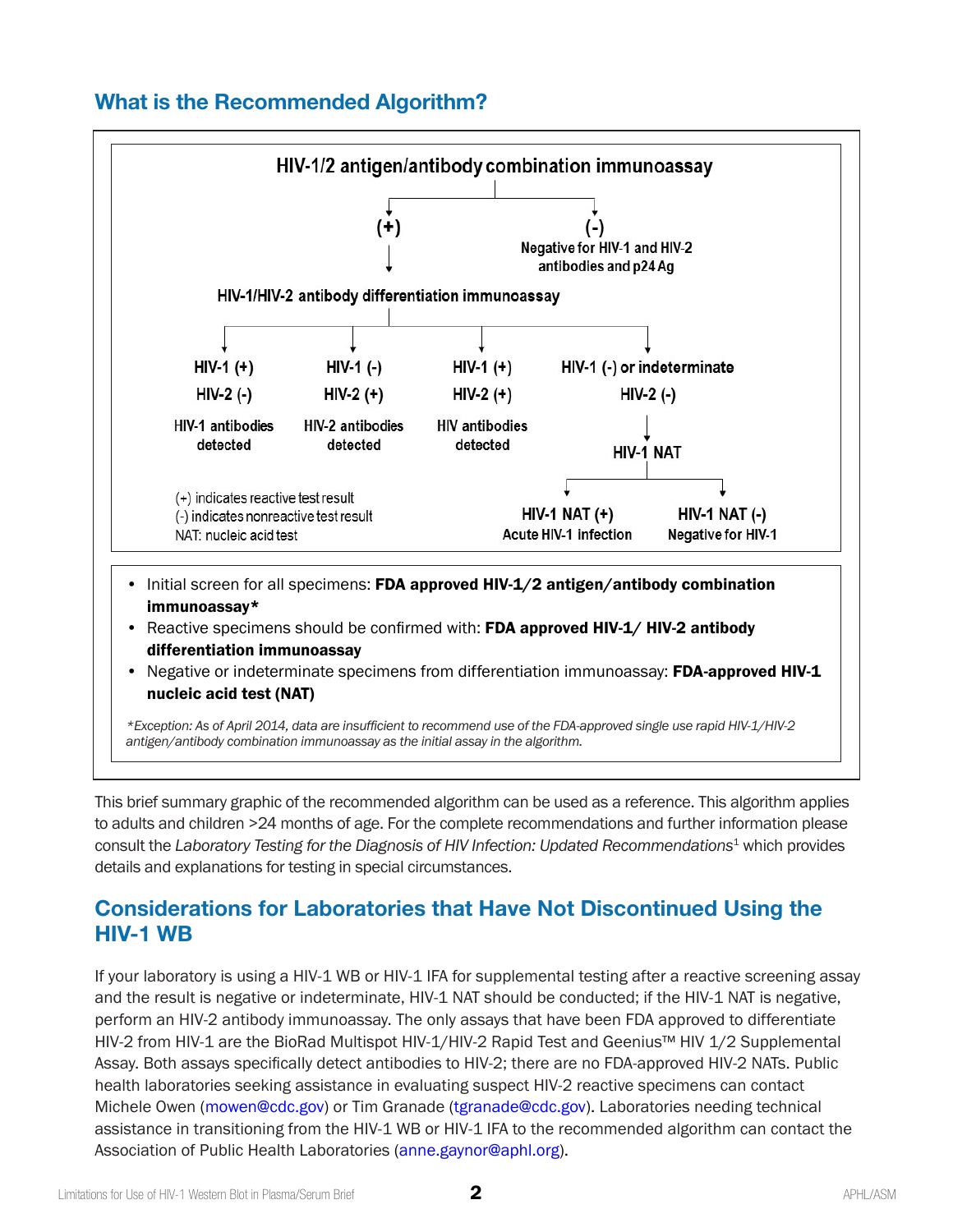## **References**

- 1. Centers for Disease Control and Prevention and Association of Public Health Laboratories. (2014). Laboratory Testing for the Diagnosis of HIV Infection: Updated Recommendations. Available at [http://](http://stacks.cdc.gov/view/cdc/23447) [stacks.cdc.gov/view/cdc/23447](http://stacks.cdc.gov/view/cdc/23447). Published June 27, 2014. Accessed February 27, 2015.
- 2. Centers for Disease Control and Prevention (1989). Interpretation and use of the Western blot assay for serodiagnosis of human immunodeficiency virus type 1 infections. *MMWR Morb Mortal Wkly Rep*, 38(S-7), 1-7. Available at<http://www.cdc.gov/mmwr/preview/mmwrhtml/00001431.htm>.
- 3. O'Brien, T.R., George, J.R., Epstein, J.S., Holmberg, S.D., & Schochetman, G. (1992). Testing for antibodies to human immunodeficiency virus type 2 in the United States. *MMWR Morb Mortal Wkly Rep*, 41(RR-12), 1-9. Available at<http://www.cdc.gov/mmwr/preview/mmwrhtml/00038078.htm>.
- 4. Centers for Disease Control and Prevention. (2004). Protocols for confirmation of rapid HIV tests. *MMWR Morb Mortal Wkly Rep*, 53(10), 221-2. Available at: [http://www.cdc.gov/mmwr/PDF/wk/](http://www.cdc.gov/mmwr/PDF/wk/mm5310.pdf) [mm5310.pdf.](http://www.cdc.gov/mmwr/PDF/wk/mm5310.pdf)
- 5. Centers for Disease Control and Prevention and Association of Public Health Laboratories. (2014). Laboratory Testing for the Diagnosis of HIV Infection: Updated Recommendations. Available at [http://](http://stacks.cdc.gov/view/cdc/23447) [stacks.cdc.gov/view/cdc/23447](http://stacks.cdc.gov/view/cdc/23447). Published June 27, 2014. pg 10, definition of acute "acute HIV infection is the interval between the appearance of detectable HIV RNA and the first detection of antibodies."
- 6. Delaney, K.P., Heffelfinger, J.D., Wesolowski, L.G., Owen, S.M., Meyer, W.A., Kennedy, S.,…Branson, P.R. (2011). Performance of an alternative laboratory-based algorithm for HIV diagnosis in high-risk population. *J Clin Virol*, 52S,S5-S10. doi: 10.1016/j.jcv.2011.09.013
- 7. Masciotra, S., McDougal, J.S., Feldman, J., Sprinkle,P., Wesolowski, L., & Owen, S.M. (2011). Evaluation of an alternative HIV diagnostic algorithm using specimens from seroconversion panels and persons with established HIV infections. *J Clin Virol*, 52S,S17-S22. doi: 10.1016/j.jcv.2011.09.011
- 8. Bennett, B., Neumann, D., Fordan, S., Villaraza, R., Crowe, S., & Gillis, L. (2013). Performance of the new HIV-1/2 diagnostic algorithm in Florida's public health testing population: a review of the first five months of utilization. *J Clin Virol*, 58 (Suppl 1), e29-33. doi: 10.1016/j.jcv.2013.08.016.
- 9. Centers for Disease Control and Prevention. (2013). Detection of acute HIV infection in two evaluations of a new HIV diagnostic testing algorithm—United States, 2011-2013. *MMWR Morb Mortal Wkly Rep*, 62, 489-94. Available at: <http://www.cdc.gov/mmwr/pdf/wk/mm6224.pdf>
- 10. Styer, L.M., Sullivan, T.J., & Parker, M.M. (2011). Evaluation of an alternative supplemental testing strategy for HIV diagnosis by retrospective analysis of clinical HIV testing data. *J Clin Virol*, 52(Suppl 1), S35-40. doi: 10.1016/j.jcv.2011.09.009
- 11. Owen, S.M., Yang, C., Spira, T., Ou, C.Y., Pau, C.P., Parekh, B.S.…McDougal, J.S. (2008). Alternative algorithms for human immunodeficiency virus infection diagnosis using tests that are licensed in the United States. *J Clin Microbiol*, 46(5),1588-95. doi: 10.1128/JCM.02196-07.
- 12. Centers for Disease Control and Prevention. (2011). HIV-2 infection surveillance—United States, 1987-2009. *MMWR Morb Mortal Wkly Rep*, 60(29), 985-8. Available at: [http://www.ncbi.nlm.nih.gov/](http://www.ncbi.nlm.nih.gov/pubmed/21796096) [pubmed/21796096](http://www.ncbi.nlm.nih.gov/pubmed/21796096)
- 13. Torian, L.V., Eavey, J.J., Punsalang, A.P.Pirillo, R.E., Forgione, L.A., Kent, S.A., & Oleszko, W.R. (2010). HIV type 2 in New York City, 2000-2008. *Clin Infect Dis*, 51(11), 1334-42. doi: 10.1086/657117.
- 14. Nasrullah, M., Ethridge, S.F., Delaney, K.P., Wesolowski, L.G., Granade, T.C., Schwendemann, J….Branson, B.M. (2011) Comparison of alternative interpretive criteria for the HIV-1 Western blot and results of the Multispot HIV-1/HIV-2 Rapid Test for classifying HIV-1 and HIV-2 infections. *J Clin Virol*, 52(Suppl 1), S23-7. doi: 10.1016/j.jcv.2011.09.020.
- 15. Ntemgwa, M.L., d'Aquin Toni, T., Brenner, B.G., Camacho, R.J., & Wainberg, M.A. (2009). Antiretroviral drug resistance in human immunodeficiency virus type 2. *Antimicrob Agents Chemother*, 53(9), 3611- 9. doi: 10.1128/AAC.00154-09.
- 16. Hizi, A., Tal, R., Shaharabany, M., Currens, M.J., Boyd, M.R., Hughes, S.H., & McMahon, J.B. (1993). Specific inhibition of the reverse transcriptase of human immunodeficiency virus type 1 and the chimeric enzymes of human immunodeficiency virus type 1 and type 2 by nonnucleoside inhibitors. *Antimicrob Agents Chemother*, 37 (5), 1037-42. Available at: [http://www.ncbi.nlm.nih.gov/](http://www.ncbi.nlm.nih.gov/pubmed/7685994) [pubmed/7685994.](http://www.ncbi.nlm.nih.gov/pubmed/7685994)
- 17. Cardenas, A.M., Baughan,E., & Hodinka, R.L. (2013). Evaluation of the Bio-Rad MultiSpot HIV-1/HIV-2 rapid test as an alternative to the western blot for confirmation of HIV infection. *J Clin Virol*, 58(Suppl 1), e97-103. doi: 10.1016/j.jcv.2013.08.021.